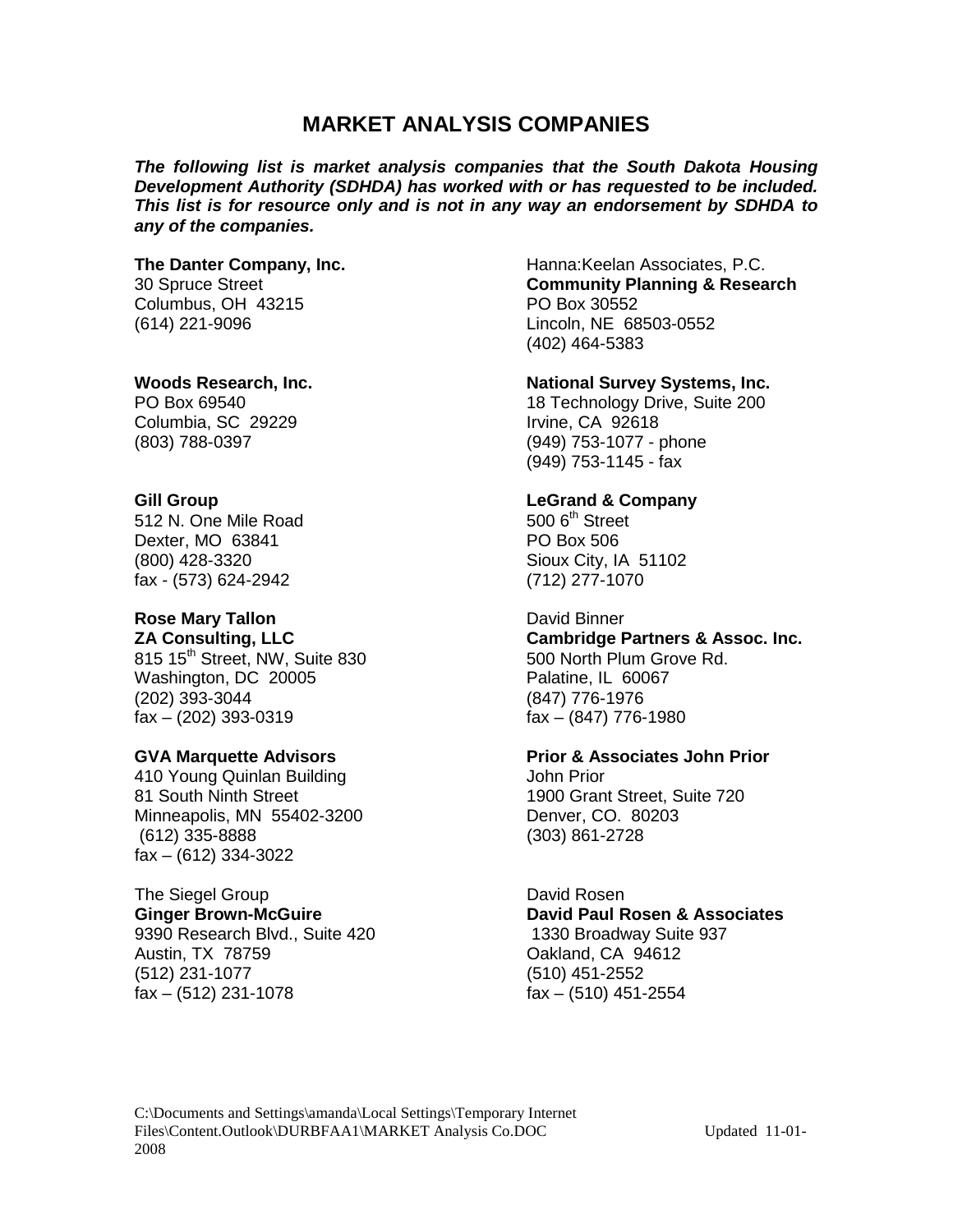*The following list is market analysis companies that the South Dakota Housing Development Authority (SDHDA) has worked with or has requested to be included. This list is for resource only and is not in any way an endorsement by SDHDA to any of the companies.*

Ms. Elizabeth R. Fielder **Community Research Services, LLC** Fielder Group Market Research Kelly J. Murdock PO Box 22698<br>
Lexington, KY 40522-2698<br>
Lexington, KY 40522-2698<br>
2380 Science Parkway, Suite 107 Lexington, KY 40522-2698 Okemos, MI 48864 (859) 276-0000 fax (859) 276-2302 fax (517) 827-6427

Brad E. Weinberg, Partner **Value Research Group & Ribbon**  H. Blair Kincer, Partner<br> **Novogradac & Company LLP**<br>
Julia LaVigne **Novogradac & Company LLP**<br>4520 East-West Highway, Suite 615 Bethesda, Maryland 20814 Livingston, NJ 07039 (240) 235-1701 (973) 422-9800 Ext. 18 fax (240) 235-1702 fax (973) 422-9797 [www.novoco.com](http://www.novoco.com/) [www.valueresearch.com](http://www.valueresearch.com/)

Robert Vinton<br>
Real Estate Analyst<br>
Real Estate Analyst<br>
Compared Analyst<br>
Compared Analyst<br>
Compared Analyst<br>
Compared Analyst<br>
Compared Analyst<br>
Compared Analyst<br>
Compared Analyst<br>
Compared Analyst<br>
Compared Analyst<br>
Com Real Estate Analyst **Narket Objective Inc.**<br>
THK Associates, Inc. **Market Objective Inc.**<br>
5480 Wisconsin Ave., S Aurora, CA 80014 (301) 913-0113 (303) 770-7201 fax (301) 913-0114 [www.thkassoc.com](http://www.thkassoc.com/) [www.marketobjective.com](http://www.marketobjective.com/)

**Dowling & Associates**<br>
610 Butterwood Ct. **Property Dynamics**<br>
1625 N.E. 191<sup>ST</sup> Stre Powhatan, VA 23139 Woodinville, WA 98072 [www.downingresearch.com](http://www.downingresearch.com/) [gmfahey@comcast.net](mailto:gmfahey@comcast.net)

1011 Newhall Drive 601 N. Minnesota Avenue Faribault, MN 55021 Sioux Falls, SD 57104 P(507) 838-5992 F (651) 779-7102 (P)605-332-3553 [cpartners@charter.net](mailto:cpartners@charter.net) [steve@shaykettappraisal.com](mailto:steve@shaykettappraisal.com)

Tim Williams, Partner<br>869 W. Goodale Bovd. (614) 225-9500 (248) 515-0496

[kmurdock@cr-services.com](mailto:kmurdock@cr-services.com)

301 South Livingston Ave., Ste. 104

**THK Associates, Inc.** 5480 Wisconsin Ave., Suite 1114<br>
2953 S. Peoria Street, Ste. 101 Chevy Chase, MD 20815-3530 Chevy Chase, MD 20815-3530

Connie Dowling Timothy Fahey & Greg Fahey 1625 N.E. 191 $\mathrm{^{ST}}$  Street (804) 403-3075 P(425) 489-9780 F(425) 806-0760

### **Community Partners Research, Inc. Shaykett Appraisal Company, Inc.** Steven H. Griesert **Steven H. Griesert** Sam Rieffenberger

## **VWB Research <br>
Tim Williams. Partner <br>
Chris Vance Chris Analyst Professionals, LLC**

5400 Washburn Avenue South Columbus, OH 43215 Minneapolis, MN 55410

C:\Documents and Settings\amanda\Local Settings\Temporary Internet Files\Content.Outlook\DURBFAA1\MARKET Analysis Co.DOC Updated 11-01-2008